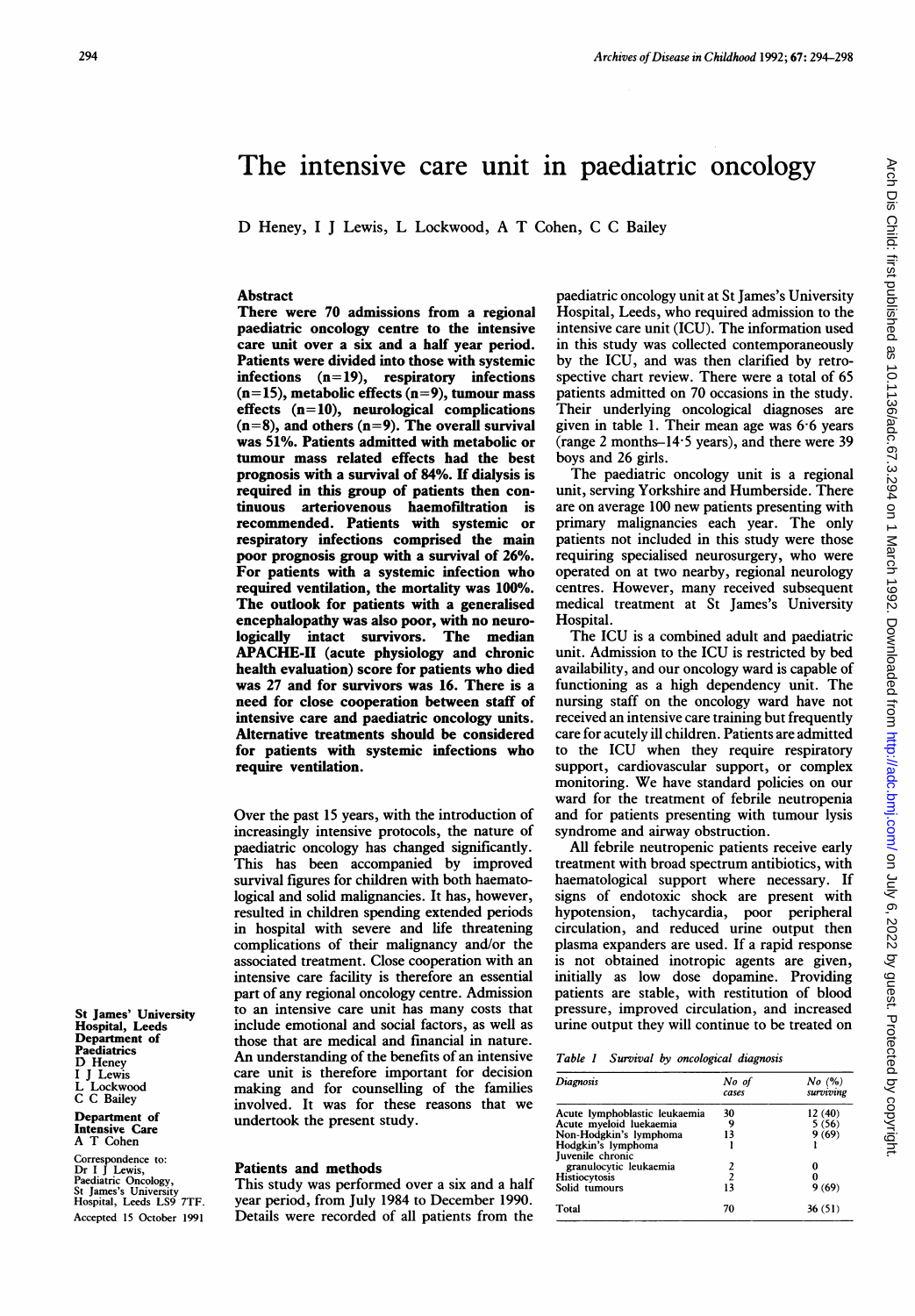the ward. Transfer to the ICU is sought if a response is not obtained and/or double inotropic support (dopamine/dobutamine) is required.

Patients with the potential for developing tumour lysis syndrome are treated on the ward with allopurinol, hydration, and alkalinisation of their urine. Chemotherapy is withheld until their metabolic status has been stabilised. Patients are transferred to the ICU when indicated or if deterioration is anticipated.

The APACHE-II (acute physiology and chronic health evaluation) severity of disease score was assessed by the ICU staff on the basis of the first 24 hours after admission.<sup>1</sup> The difference between medians was calculated using the Mann-Whitney U test. The other information collected prospectively included age, sex, date of admission and discharge, reason for admission, treatment delivered in the ICU and the outcome. Patients with a successful outcome were defined as those who were alive one week after leaving the ICU. Duration of stay in the ICU was calculated as a whole day providing the patient was in the ICU for greater than 12 hours of that day. If the patient was in the ICU for more than one day, the day of discharge was not included in the duration of stay calculation.

#### Results

Over the six and a half years there were 70 paediatric oncology admissions to the ICU. The overall survival was 51%. Survival by oncological diagnosis is shown in table 1. Of the 13 patients with non-Hodgkin's lymphoma nine were admitted for metabolic and/or tumour effects. Survival was 89% for these nine patients. Survival for children with acute lymphoblastic leukaemia (ALL) was the lowest, being 40%, but this diagnostic group contained the highest proportion of infected patients (67%).

Survival by reason for admission to the ICU is shown in table 2. A number of patients had multiple pathologies. However, they were allocated to a group by their most important or dominant pathology.

## SYSTEMIC INFECTIONS

The largest group consisted of 19 patients with systemic infections. Twelve of these patients had a Gram negative septicaemia with the following organisms cultured: Escherichia coli in six, Pseudomonas aeruginosa in three, Klebsiella spp in two and Bacteroides fragilis in one. A

single patient had <sup>a</sup> possible Gram positive infection with enterobacter isolated, although its significance is unclear as it was only isolated in the mid-course of the illness. There were two systemic viral infections with herpes zoster and herpes simplex. There were three systemic fungal infections, with disseminated aspergillus in two and disseminated candidiasis in one. There was one patient in whom no organism was isolated.

The patients with Gram negative infections all presented with endotoxic shock unresponsive to initial management. In all cases they received intravenous antibiotics to which the organism was sensitive but continued to deteriorate clinically. All 12 received inotropic support with combined dopamine and dobutamine, and two required renal dialysis. Nine of the 12 patients were ventilated and all nine died. One of the ventilated patients developed adult respiratory distress syndrome (ARDS), becoming ventilator dependent and dying of respiratory failure. Three patients with Gram negative infections were not ventilated, and survived. No single indication for ventilation was used. Rather, ventilation was instituted on the basis of a combination of deranged blood gases, increased respiratory rate, clinical exhaustion, and altered level of consciousness.

The seven patients with other systemic, nonbacterial infections all required ventilation and subsequently died due to the primary infection. Six of these patients required inotropic support and three were dialysed. Invasive monitoring used for all patients with systemic or respiratory infections included both arterial access and central venous catheters. Pulmonary arterial catheters were not used. There was no additional serious morbidity related to the monitoring.

## RESPIRATORY INFECTIONS

There were 15 patients with respiratory infections. The largest group were fungal, with six aspergillus and one candida infection. There were three viral infections with Varicella zoster, parainfluenzae, and giant cell pneumonitis. Three patients had presumed pneumocystis pneumonia with typical clinical and radiological features. In two patients there was no clear aetiology. The overall mortality for this group was 60%, being higher for the ventilated patients (73%). Six patients in this group required inotropic support and all six died.

Table 2 Survival by reason for admission. Results are number or number (%)

| Reason for             | No of    | Invasive   | Inotropes | Renal    | Survival          |                |
|------------------------|----------|------------|-----------|----------|-------------------|----------------|
| admission              | patients | monitoring |           | dialysis | <b>Ventilated</b> | Not ventilated |
| Systemic infection     | 19       | 19 (100)   | 18        |          | $0/16$ (0)        | 3/3<br>(100)   |
| Respiratory infection  | 15       | 15 (100)   | 6         | 0        | 3/11(27)          | 3/4<br>(75)    |
| Metabolic effect       | 9        | (78)       | 0         |          | 3/5<br>(60)       | (100)<br>4/4   |
| Tumour mass effect     | 10       | 9<br>(90)  | $\bf{0}$  | 0        | 3/4<br>(75)       | 6/6<br>(100)   |
| Neurological           | 8        | (75)<br>6  | 0         | 0        | 3/5<br>(60)       | 2/3<br>(67)    |
| Postoperative          |          | (60)<br>3  | $\bf{0}$  | 0        | 2/3<br>(67)       | 2/2<br>(100)   |
| Postcardiac arrest     |          |            |           | 0        | 0/2<br>(0)        |                |
| Gastrointestinal bleed |          |            |           |          |                   | 1/1            |
| Cardiac faiure         |          |            |           | $\bf{0}$ |                   | 1/1            |
| Total                  | 70       | 63<br>(90) | 26        | 8        | (30)<br>14/46     | 22/24 (92)     |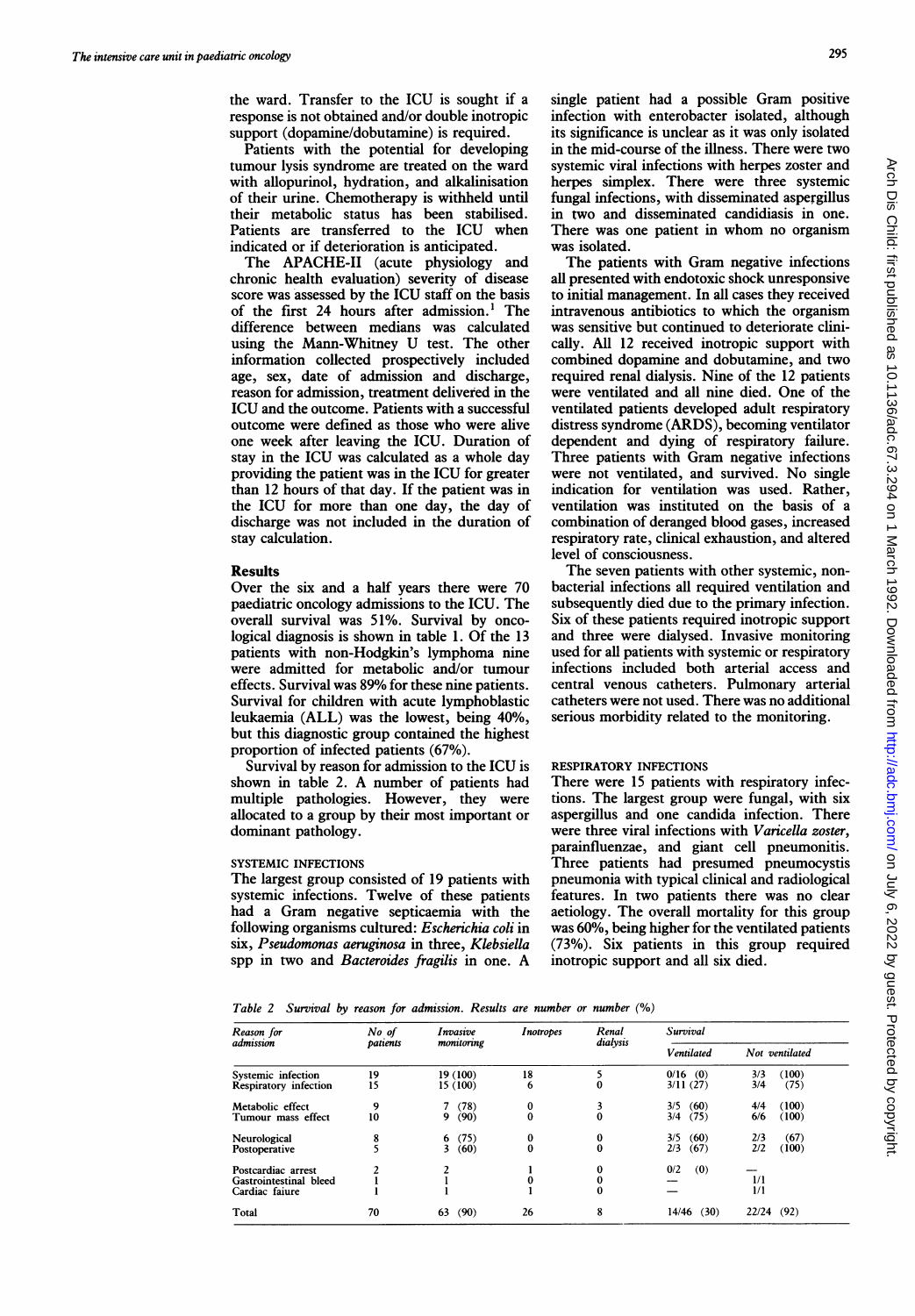## METABOLIC EFFECTS

Details of patients presenting with metabolic effects are shown in table 3. Two of the patients required dialysis for tumour lysis syndrome with progressive hyperphosphataemia, hypocalcaemia, and reduced urine output. Both were treated with continuous arteriovenous haemofiltration which provided satisfactory metabolic and fluid control. Two patients developed symptomatic hyperkalaemia resulting in a cardiac arrest. Although one patient was resuscitated he remained severely neurologically handicapped and subsequently died of progressive disease.

IMPAIRED VENTILATION DUE TO TUMOUR MASS **EFFECTS** 

Ten patients were admitted with impaired ventilation due to tumour mass effects (table 4), and included those with airway obstruction,

Table 3 Metabolic effects

and respiratory or cardiovascular compromise secondary to their tumour. Only one out of the 10 patients died. The overall survival for patients admitted to the ICU with metabolic or ventilation related tumour problems was 84%.

#### NEUROLOGICAL EFFECTS

Eight patients were admitted with primarily neurological disease (table 5). Only two patients survived neurologically intact and in both the disease was localised and reversible. The outlook for patients with generalised encephalopathy was poor.

## **OTHERS**

Two patients were admitted after a cardiac arrest on the ward. Only one survived, but he remained severely neurologically handicapped and died of progressive disease. The remaining details are shown in table 2.

| No             | Diagnosis                         | Reason for admission                                                           | Dialysis   | <b>Ventilation</b> | <b>Outcome</b>                                |
|----------------|-----------------------------------|--------------------------------------------------------------------------------|------------|--------------------|-----------------------------------------------|
|                | <b>NHL</b>                        | Tumour lysis syndrome,<br>incipient ARF                                        | <b>Yes</b> | No                 | Survived                                      |
| $\overline{2}$ | <b>NHL</b>                        | Tumour lysis syndrome,<br>incipient ARF                                        | Yes        | No                 | Survived                                      |
| 3              | <b>NHL</b>                        | Tumour lysis syndrome,<br>incipient ARF                                        | No         | No                 | Survived                                      |
| 4              | <b>NHL</b>                        | Tumour lysis syndrome,<br>hyperkalaemia, cardiac arrest                        | No         | <b>Yes</b>         | Survived with severe<br>neurological handicap |
| 5              | ALL                               | Tumour lysis syndrome<br>hyperkalaemia                                         | No         | Yes:               | Died                                          |
| 6              | <b>ALL</b>                        | High white cell count,<br>anaemia (haemoglobin 2 g/l),<br>acidosis (pH $6.7$ ) | No         | <b>Yes</b>         | Survived                                      |
| 7              | Malignant fibrous<br>histiocytoma | Ifosfamide induced acute<br>Fanconi's syndrome, acidosis                       | No         | <b>Yes</b>         | Survived                                      |
| 8              | Wilms' tumour                     | Actinomycin induced,<br>hepatorenal failure                                    | Yes        | <b>Yes</b>         | Died                                          |
| 9              | Hepatoblastoma                    | Adriamycin induced<br>gastrointestinal toxicity                                | No         | No                 | Survived                                      |

NHL, non-Hodgkin's lymphoma; ALL, acute lymphoblastic leukaemia; ARF, acute renal failure.

Table 4 Tumour effects with impaired ventilation

| No             | Diagnosis        | Reason for admission                                              | <b>Ventilated</b> | <b>Outcome</b> |
|----------------|------------------|-------------------------------------------------------------------|-------------------|----------------|
|                | <b>NHL</b>       | Mediastinal compression,<br>airway obstruction                    | Yes               | Survived       |
| $\overline{2}$ | NHL              | Pleural effusion<br>pulmonary oedema                              | Yes               | Survived       |
| 3              | NHL              | Mediastinal compression, tumour<br>invading heart, cardiac arrest | Yes               | Died           |
| 4              | <b>NHL</b>       | Upper airway obstruction                                          | No                | Survived       |
| 5              | <b>NHL</b>       | Mediastinal compression                                           | No                | Survived       |
| 6              | <b>ALL</b>       | Mediastinal compression,<br>airway obstruction                    | No                | Survived       |
| 7              | <b>ALL</b>       | Mediastinal compression, pleural<br>effusion, airway obstruction  | No                | Survived       |
| 8              | Neuroblastoma    | Abdominal mass, diaphragmatic<br>splinting                        | Yes               | Survived       |
| 9              | Neuroblastoma    | Abdominal mass, diaphragmatic<br>splinting                        | No                | Survived       |
| 10             | Rhabdomyosarcoma | Abdominal mass, diaphragmatic<br>splinting                        | No                | Survived       |

NHL, non-Hodgkin's lymphoma; ALL, acute lymphoblastic leukaemia.

| Table 5 |  | Neurological disease |  |
|---------|--|----------------------|--|
|---------|--|----------------------|--|

| No             | <b>Diagnosis</b> | Reason for admission                       | Ventilation | <b>Outcome</b>                                                          |
|----------------|------------------|--------------------------------------------|-------------|-------------------------------------------------------------------------|
|                | Neuroblastoma    | Cord compression,<br>convulsions           | Yes         | Survived neurologically intact                                          |
| $\overline{2}$ | ALL.             | Central nervous system deposits,           | No          | Survived neurologically intact                                          |
| 3              | ALL.             | Radiotherapy related ascending<br>myelitis | Yes         | Survived with severe neurological handicap                              |
| 4              | ALL.             | Herpes encephalitis                        | Yes         | Survived with severe neurological handicap,<br>died of relapsed disease |
| 5              | ALL              | Encephalopathy ? drug induced              | No          | Survived with severe neurological handicap                              |
| 6              | ALL              | Encephalopathy                             | No          | Died                                                                    |
| 7              | AML              | Intracerebral bleed                        | Yes         | Died                                                                    |
| 8              | <b>PNET</b>      | Intracerebral bleed                        | Yes         | Died                                                                    |

ALL, acute lymphoblastic leukaemia; AML, acute myeloblastic leukaemia; PNET, primitive neuroectodermal tumour.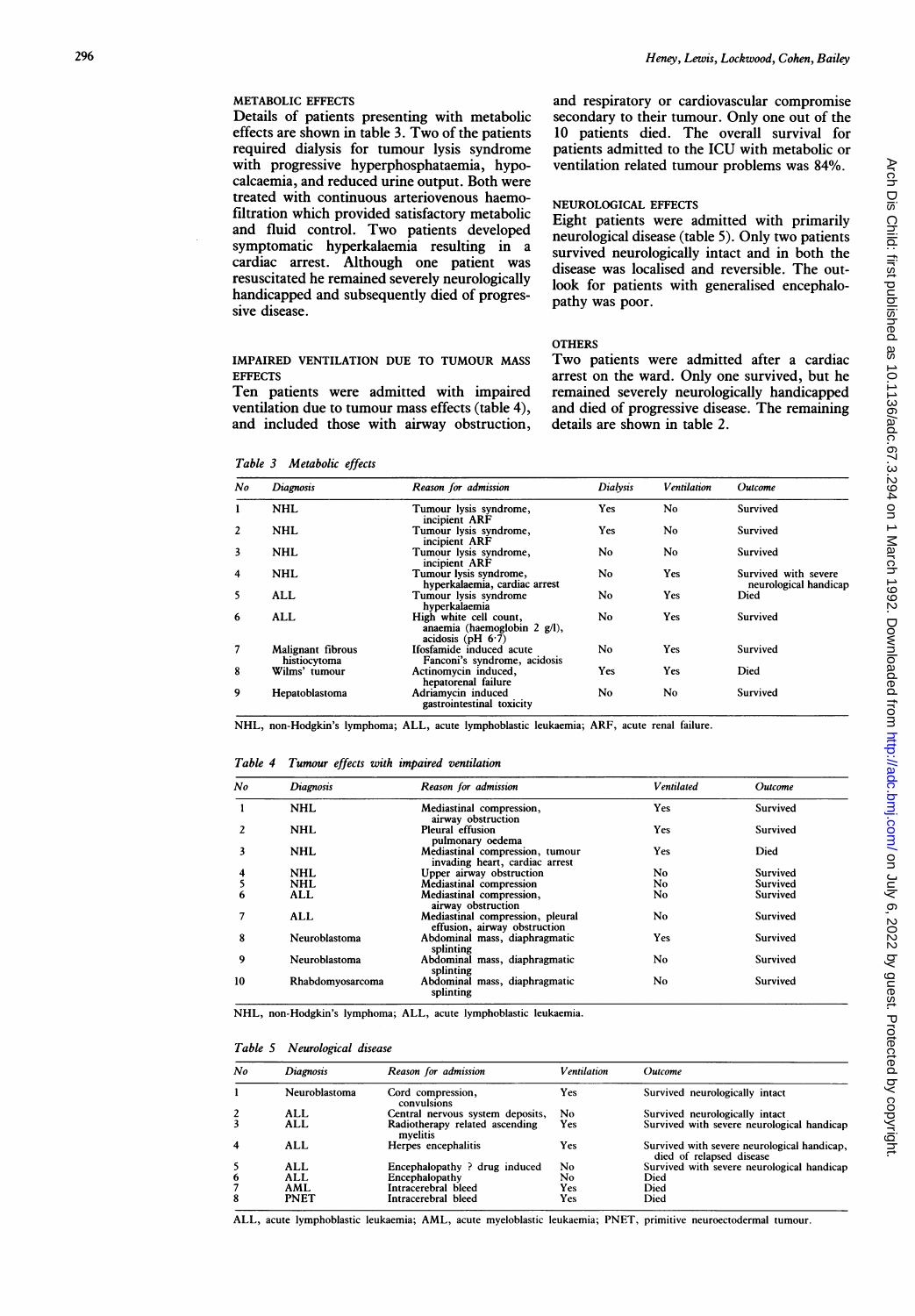

APACHE-II severity of disease score. The horizontal line is the median value.

The APACHE-II severity of illness scores, evaluated over the first 24 hours, are shown in the figure. The median score for those who survived was 16 and for those who died was 27. The 95% confidence interval for difference between medians was 7 to 16 ( $p < 0.001$ ). The three patients with APACHE-II scores greater than 30 who survived included a patient with ALL with tumour and metabolic effects; <sup>a</sup> patient with ALL with acute renal failure and <sup>a</sup> respiratory infection; and a patient with acute myeloblastic leukaemia (AML) who suffered hypoxia after general anaesthesia.

For all patients, the mean duration of stay in the ICU was 6 days, with a range of <sup>1</sup> to 56 days.

## **Discussion**

This report documents our experience in the use of an intensive care unit by a regional paediatric oncology centre. There are few studies in the literature examining the role of an intensive care unit in this setting. Most are applicable only to adult oncology units, and there is a large variation in results and the conclusions drawn from these studies. $2-5$  The only similar paediatric report comes from a combined study of three hospitals in Australia and Canada.<sup>6</sup>

The overall survival for all children in this study was 51%. The mortality was higher for those children who required ventilation, where there was only a 30% survival. Of those patients not ventilated two subsequently died. For both, an elective decision was made, after admission to the ICU, not to continue with active treatment because of progressive disease. All the remaining patients, who were not ventilated, survived.

The mortality, for patients admitted with a systemic infection, was 84% (16/19). Three patients who did not require ventilation were the only survivors. For those patients with a systemic infection who required ventilation, the mortality was therefore 100%. Febrile neutropenia is <sup>a</sup> common indication for admission to

our oncology ward. We have an aggressive management policy for these patients, and the overall survival is in the order of 98%.' Patients are treated early with broad spectrum antibiotics and receive haematological and cardiovascular support when necessary. The septicaemic patients admitted to the ICU in our study therefore represent those patients where initial intensive therapy had failed and in whom cardiovascular and/or ventilatory support was required.

The majority of febrile neutropenic patients in whom <sup>a</sup> bacteraemia is diagnosed have <sup>a</sup> Gram positive infection.7 There were no deaths due to proved Gram positive infections during this period, confirming the low mortality, although high morbidity, associated with these infections. By contrast, Gram negative infections, although fewer in number, remain difficult to control and are associated with a significant mortality.

We are concerned that all ventilated septicaemic patients died. Our experience is similar to that described by Butt et al who also reported a high mortality for these patients.<sup>6</sup> We reviewed in detail the case notes of the septicaemic patients in an attempt to identify factors that may have contributed to the patients' deaths. Factors examined included the time from the onset of marked cardiovascular symptoms to the use of inotropes, the subsequent time to admission to the ICU and to intubation, the indications for intubation, and the time the patient died. There were no common patterns. In four patients a possible factor may have been the delayed use of inotropes which were given more than 24 hours after the onset of marked cardiovascular symptoms, and it is now our practice to use inotropes earlier in the course of the disease. The early use of volume replacement together with low dose dopamine is therefore instituted on the oncology ward in appropriate patients. Admission to the ICU is then considered if the patient's condition remains unstable or if increased inotropic doses or double inotropic agents are required. If the prognosis is to be improved then alternative strategies need to be considered. It is in this group of patients that new therapies such as antiendotoxin antibodies should be evaluated.<sup>8</sup>

The best prognosis was seen in those children admitted with metabolic or tumour related effects. Although some of these children had high APACHE-II scores, their short term outlook is good provided their acute complications can be resolved. Patients with non-Hodgkin's lymphoma or acute lymphoblastic leukaemia presenting with a large mediastinal or abdominal mass are at risk for both tumour lysis syndrome and compression of airways or vital organs.

The true extent of airway obstruction may be difficult to assess and may be missed on anteroposterior chest radiographs. A penetrated lateral radiograph is recommended.<sup>9</sup> Clinical signs may also be misleading and obstruction may develop suddenly and without warning. General anaesthesia for diagnostic procedures is an important risk factor, with obstruction often presenting for the first time after the anaesthetic.'0 If general anaesthesia is required it